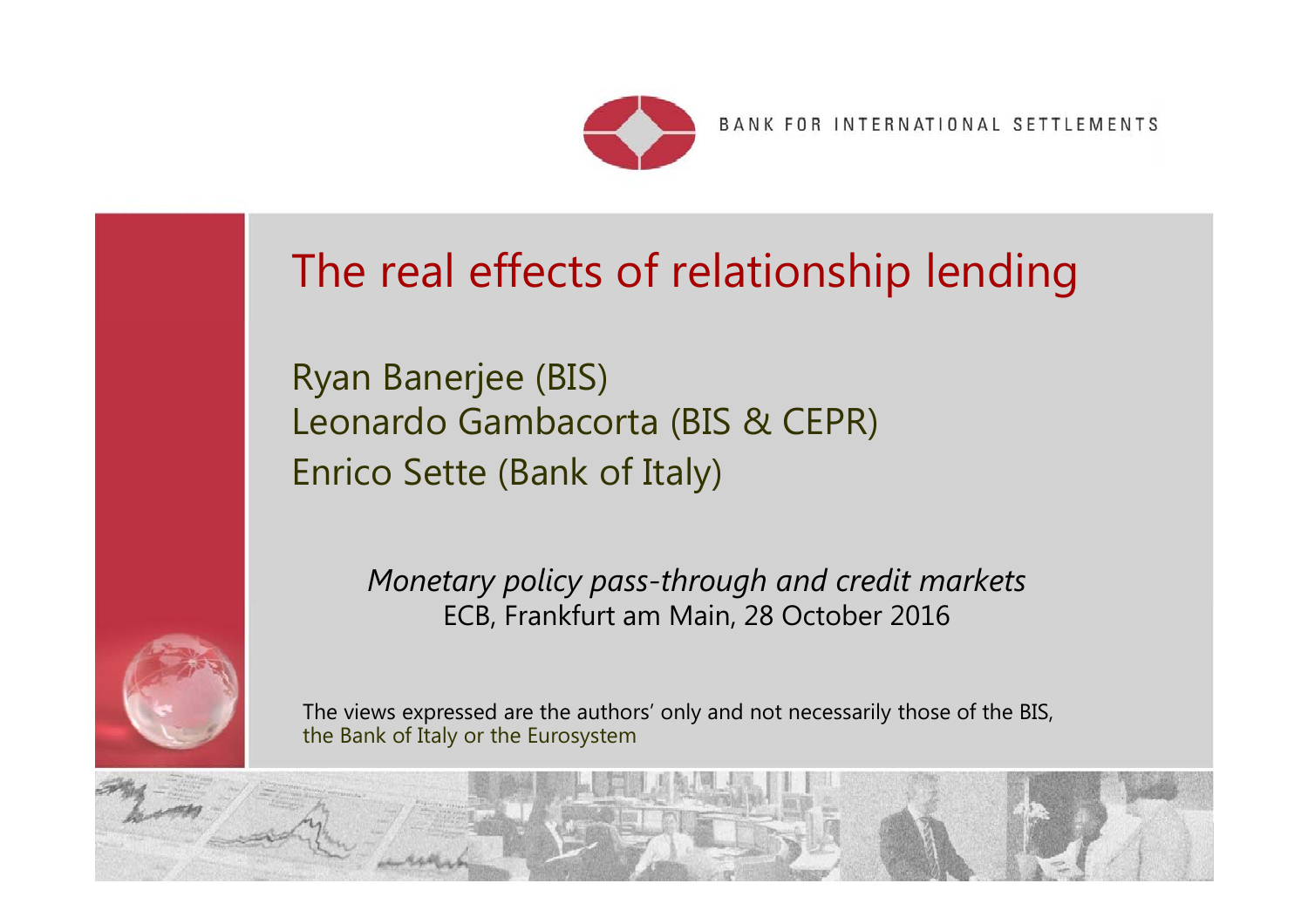#### **Motivation (1)**

 Understand factors favoring the resilience of economies during and after a crisis



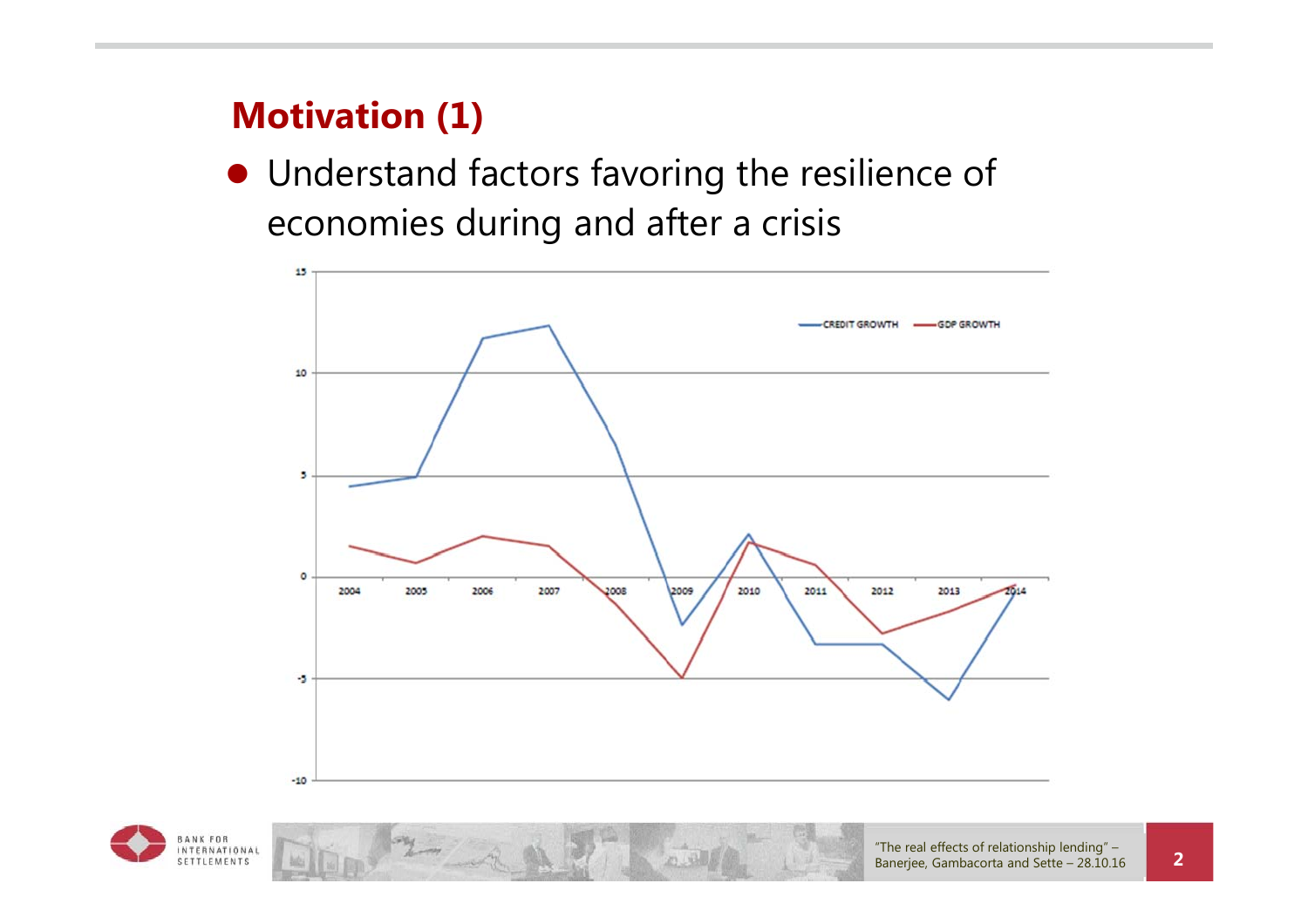## **Motivation (2)**

- Extent to which banks rely on Relationship Lending (RL) is particularly interesting
- RL=lending technology based on acquisition of soft information about the borrower, through repeated / close interaction
- RL helps access to finance for small / opaque firms (Degryse et al. 2009 for a review).
- RL contributed to soften the transmission of shocks (Bolton et al. 2016; Sette and Gobbi, 2015, Beck et al. 2015; Gambacorta and Mistrulli, 2015)

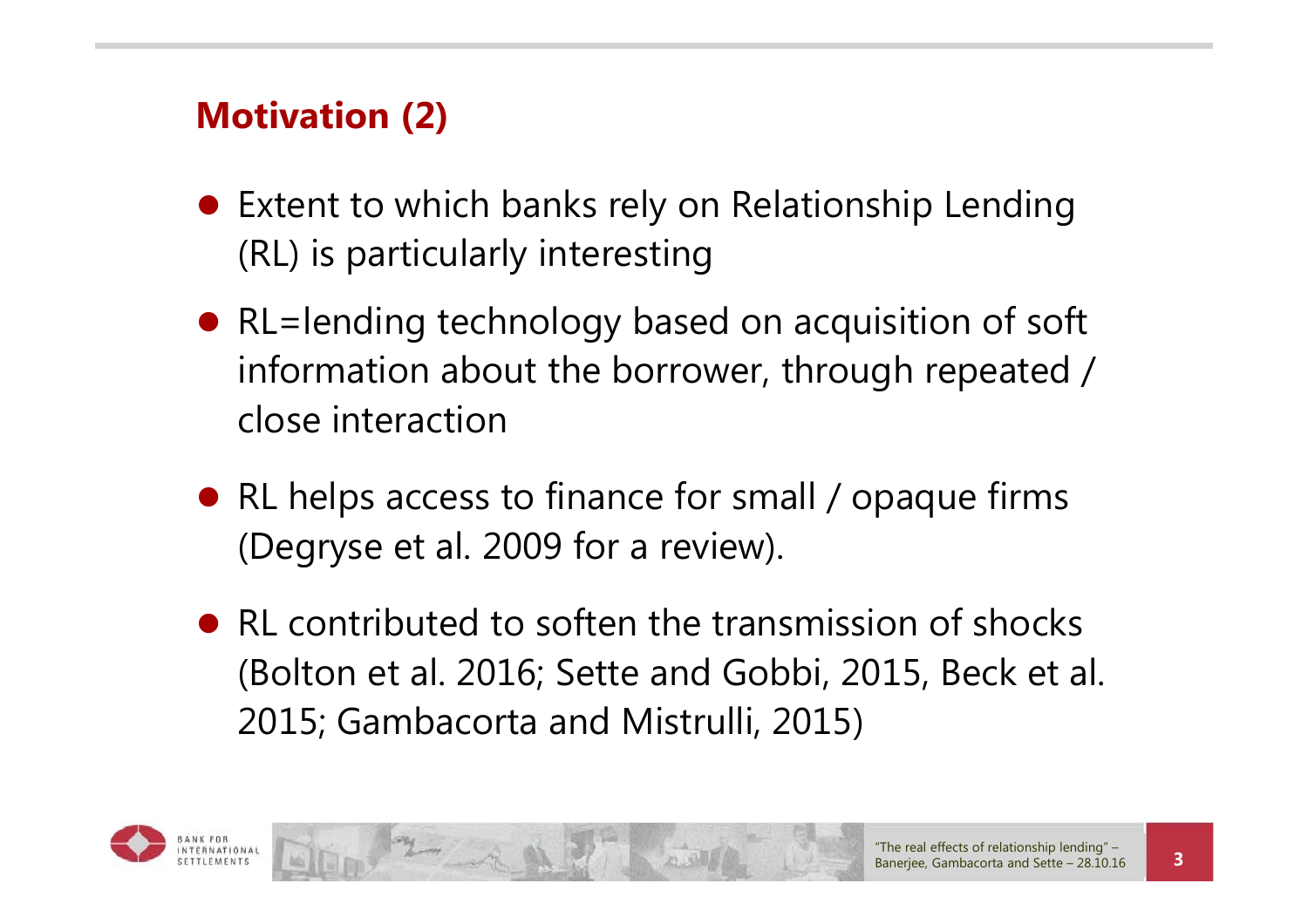### **Motivation (2)**

- Most of the studies on downturn not associated with a financial crisis.
- Is RL a good banking technology when also banks are under stress? What are the real effects in systems that rely on RL?

 Debate on change in bank business models and diversification of financing mix

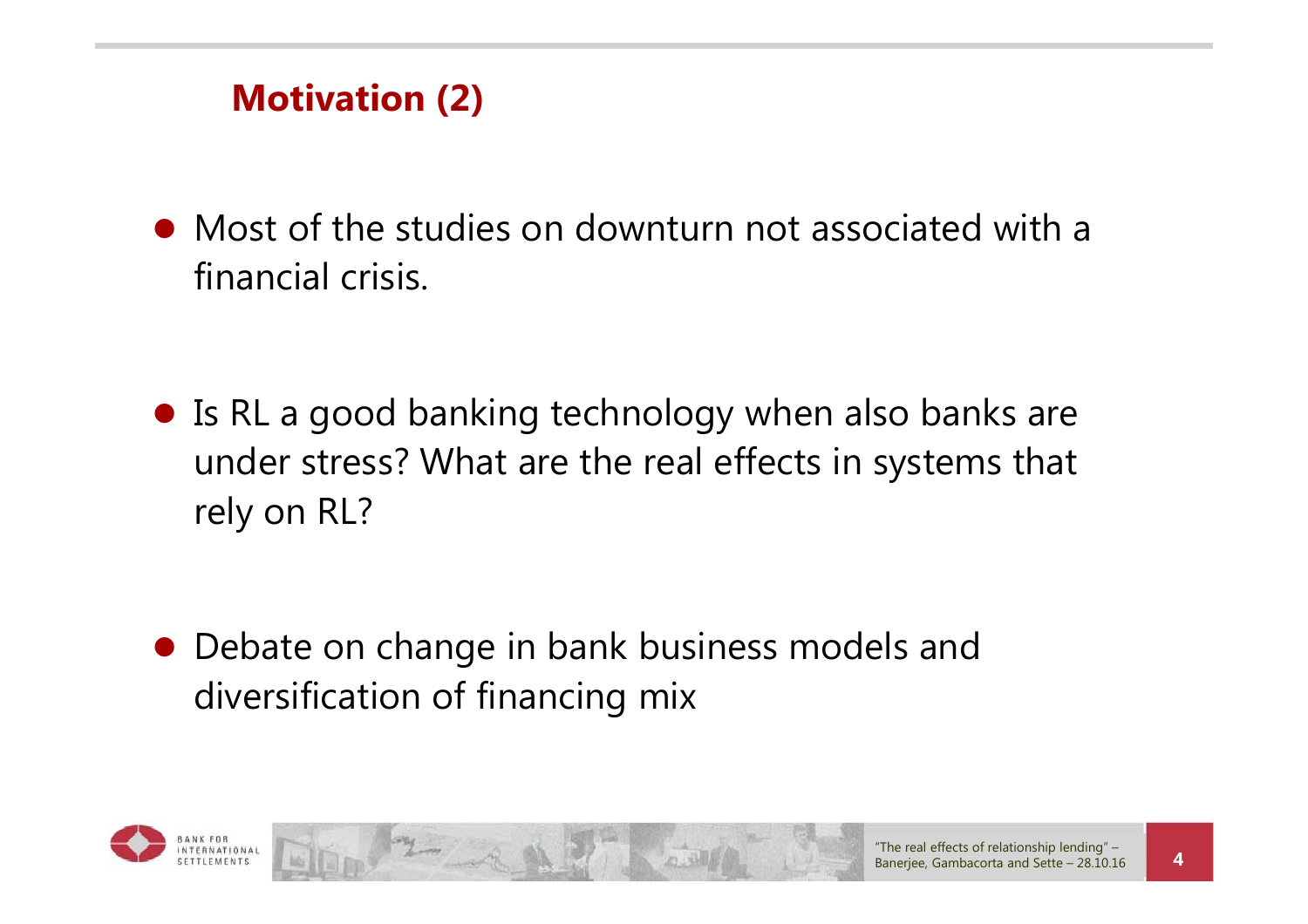### **Motivation (3)**

- In this paper: do firms that rely more on relationship lending experience higher investment and employment growth during the crisis?
	- Effect of RL seems to depend on banks' balance sheet strength (Bolton et al. 2014; Sette and Gobbi, 2015)
	- $\blacksquare$  Not clear that RL really helps if the crisis is protracted / systemic

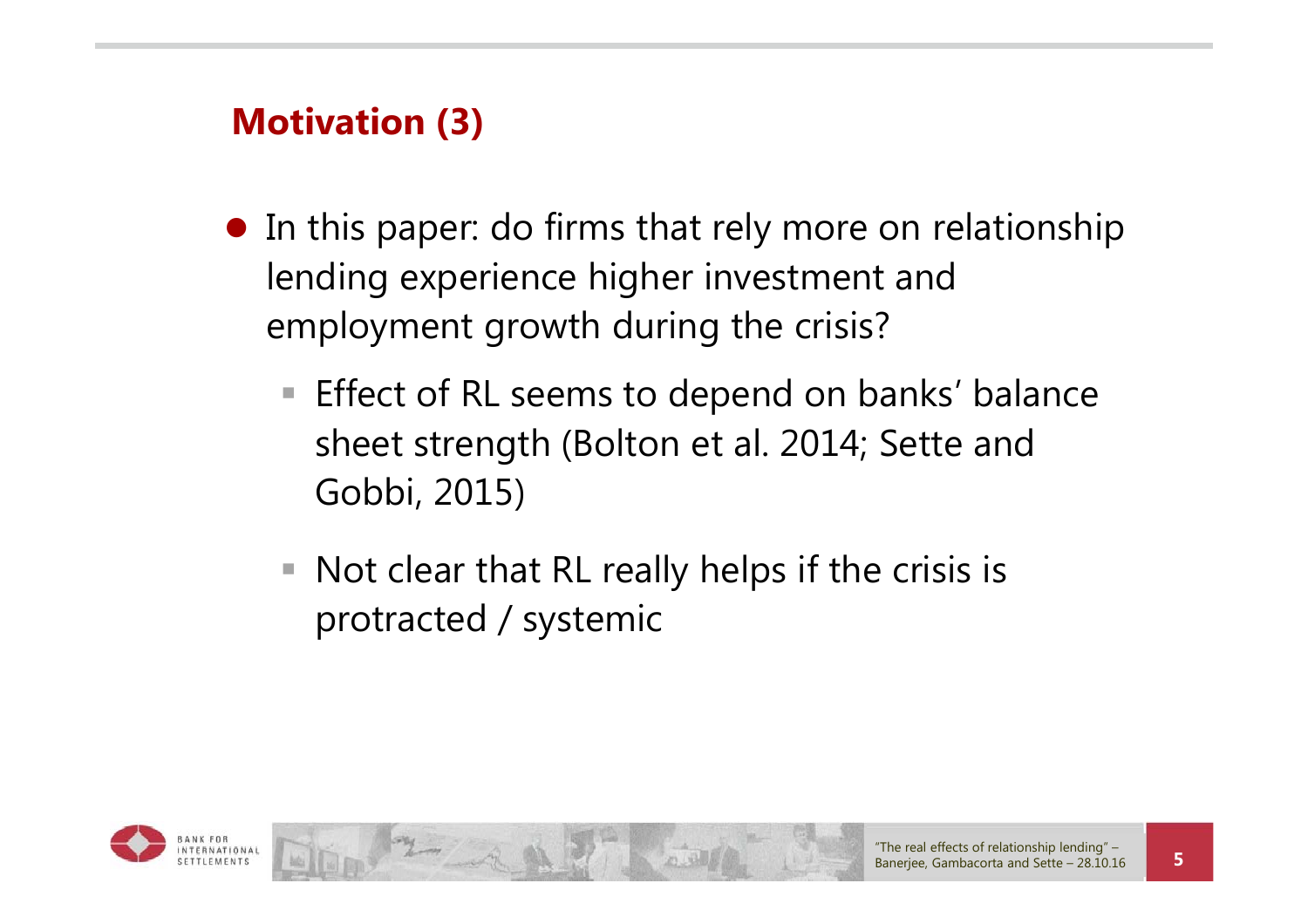## **Related Literature**

#### $\bullet$ **Relationship lending in good and bad times**

(Sette and Gobbi JEEA 2015, Gobbi and Sette RF 2015, Bolton et al. RFS 2016, Beck et al. 2016)

#### $\bullet$ **Real effects of credit shocks**

(On the crisis: Chodorow-Reich QJE 2014, Cingano, Manaresi, Sette, RFS 2016, Bentolila et al. 2015, Acharya et al. 2015)

- **Contributions:** 
	- focus on different crisis periods
	- transmission mechanism: different types of credit (working capital loans versus term loans)
	- $\mathbb{R}^3$ Impact on investment and employment

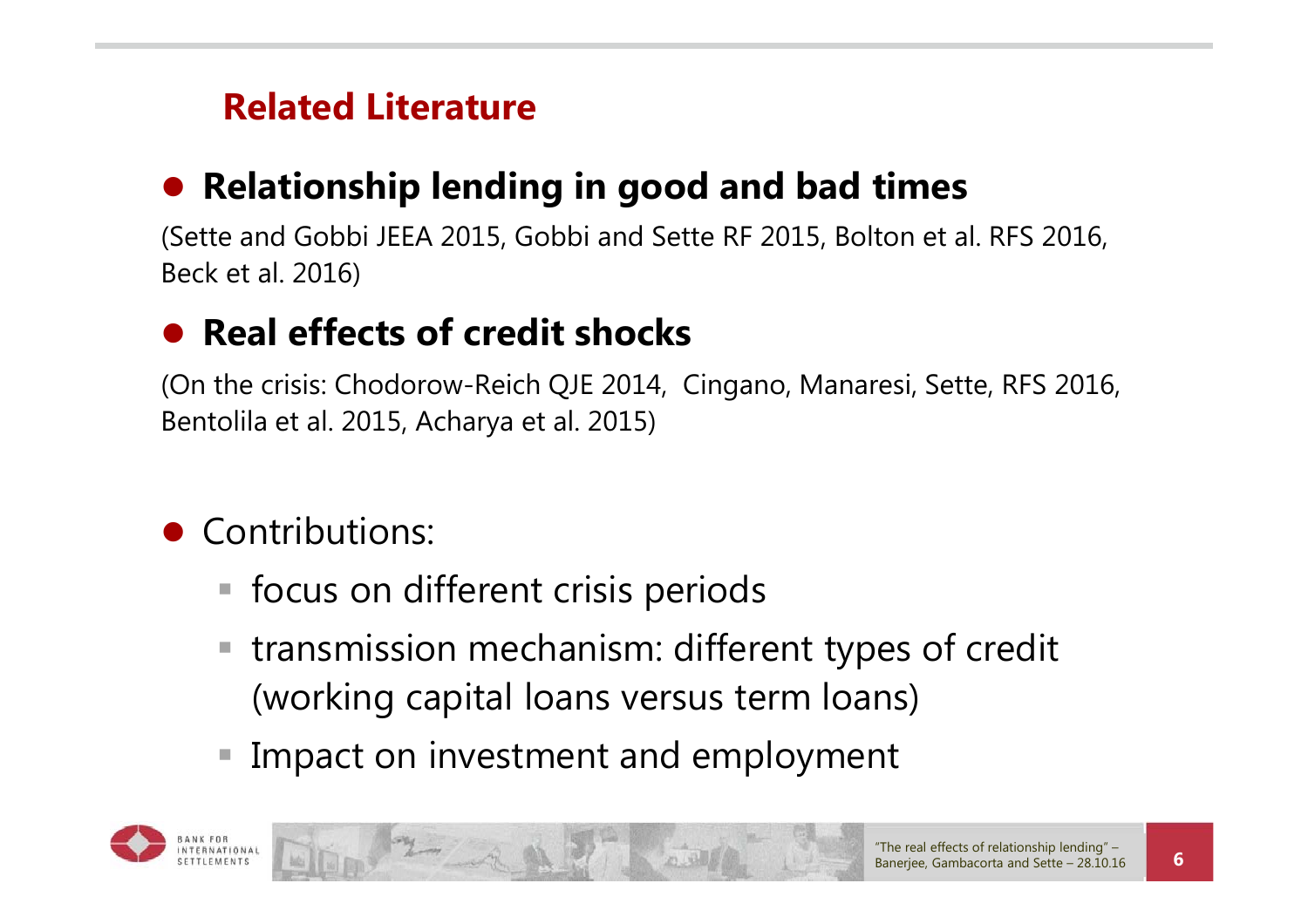## **Empirical Strategy (1)**

- 1. Show that RL leads to better access to credit, distinguish between the 2 phases of the crisis
	- $\overline{\phantom{a}}$  2008-2010: global financial crisis but Italian banks heterogeneously affected (Panetta et al, 2010)
	- $\mathcal{L}_{\mathcal{A}}$ 2011-2013: sovereign debt crisis
- 2. Test whether firms' RL intensity has an effect on investment and employment

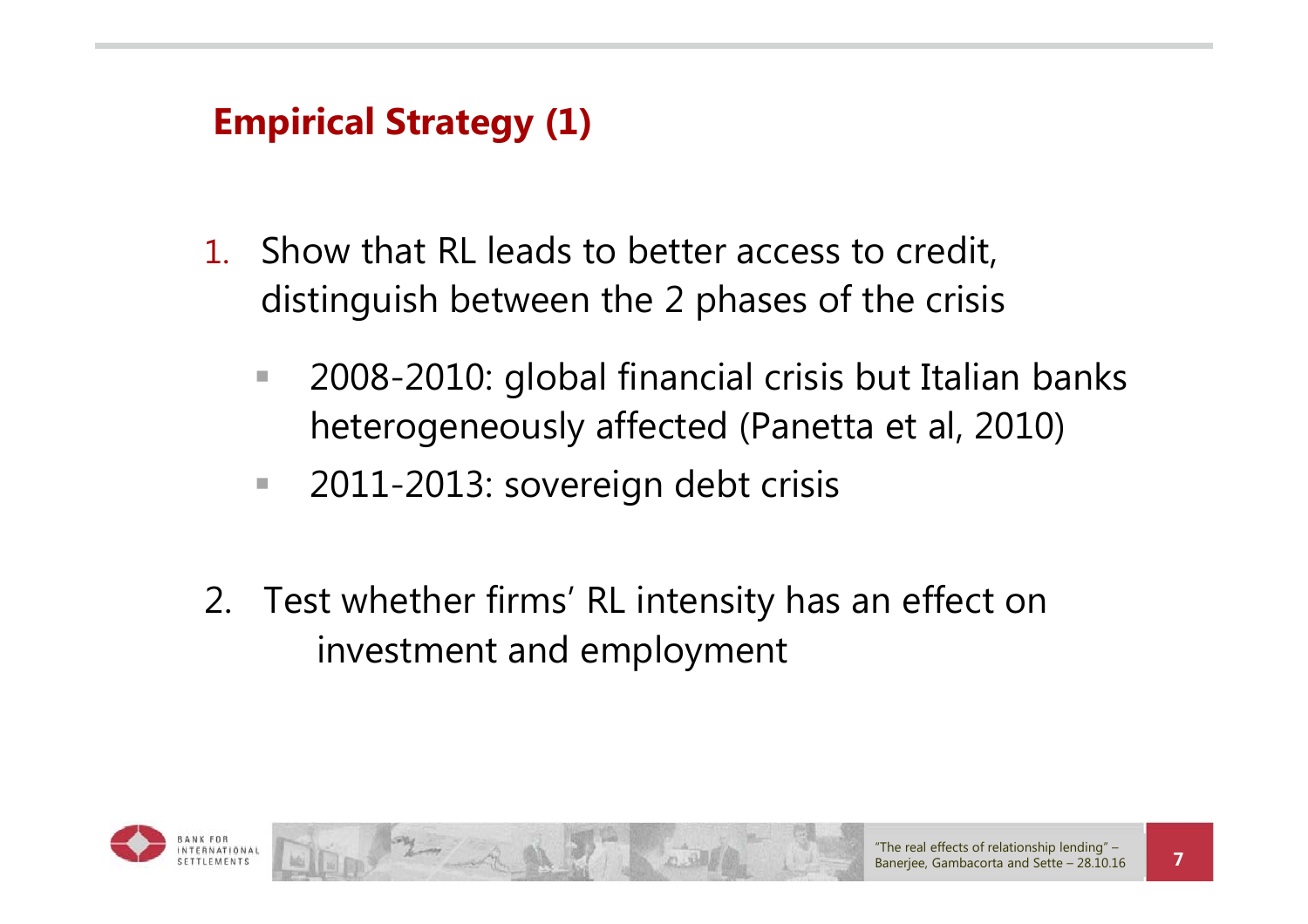## **Empirical Strategy (2)**

Use Khwaja-Mian-type identification (2008, AER)

 $\Delta Y_{i,j,t} = R L_{i,j,t} + R L_{i,j,t} * D(C$ risis 1) +  $R L_{i,j,t} * D(C$ risis 2) +  $\beta X + \gamma_{i,t} + \varepsilon_{i,j,t}$ 

where Y is ∆ (log credit) or ∆ (interest rate), X vector of controls,  $\gamma$  fixed effects

- RL measure of relationship lending is (log) length of the relationship (standard in the literature)
- Potentially endogenous, so important to control for firm time\*varying unobservables

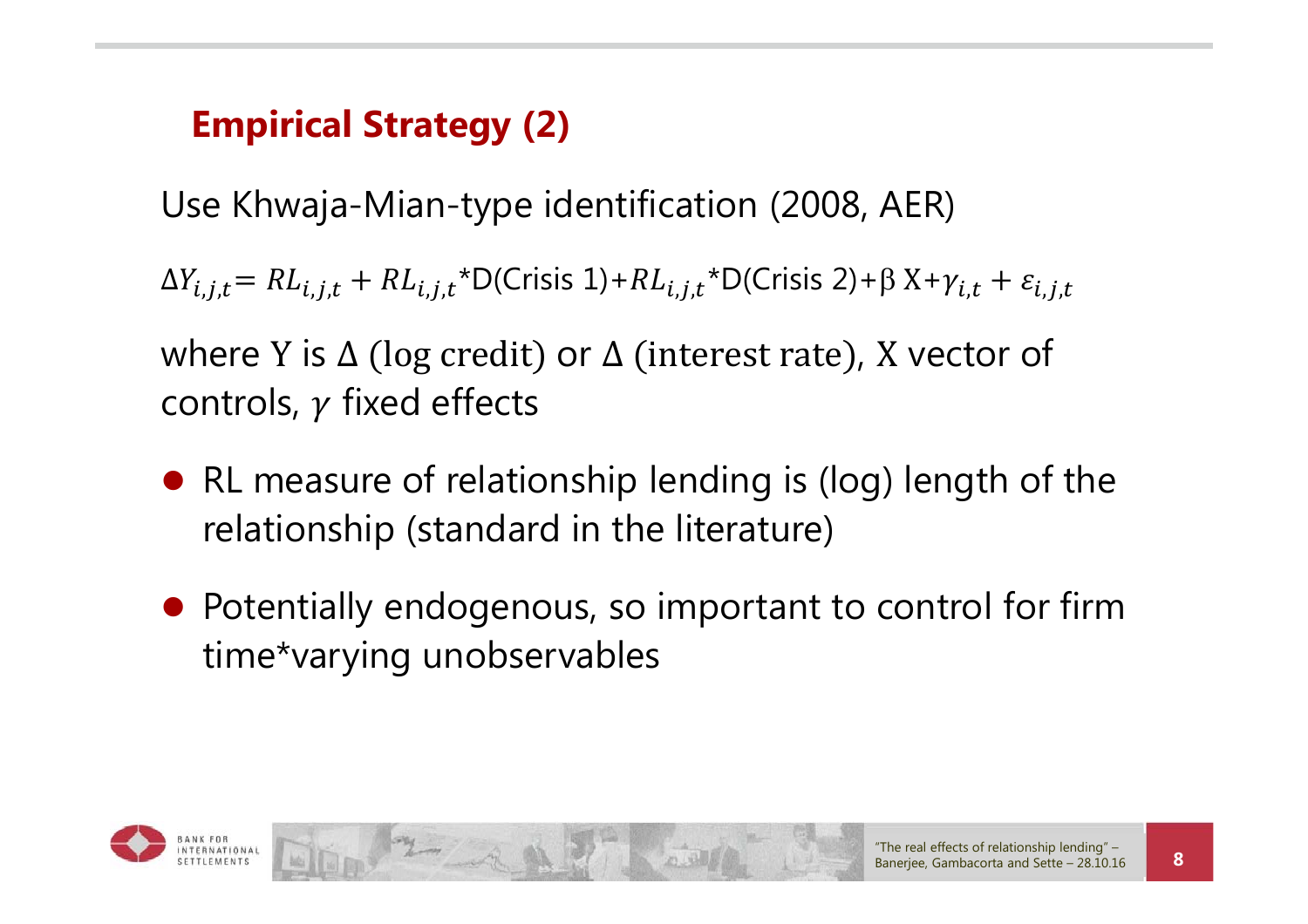#### **Data**

- Merge Credit Register, Firm Register (CERVED) and Supervisory reports
- Data span 2004-2013
- Non-financial firms
- **•** Multiple bank relationships

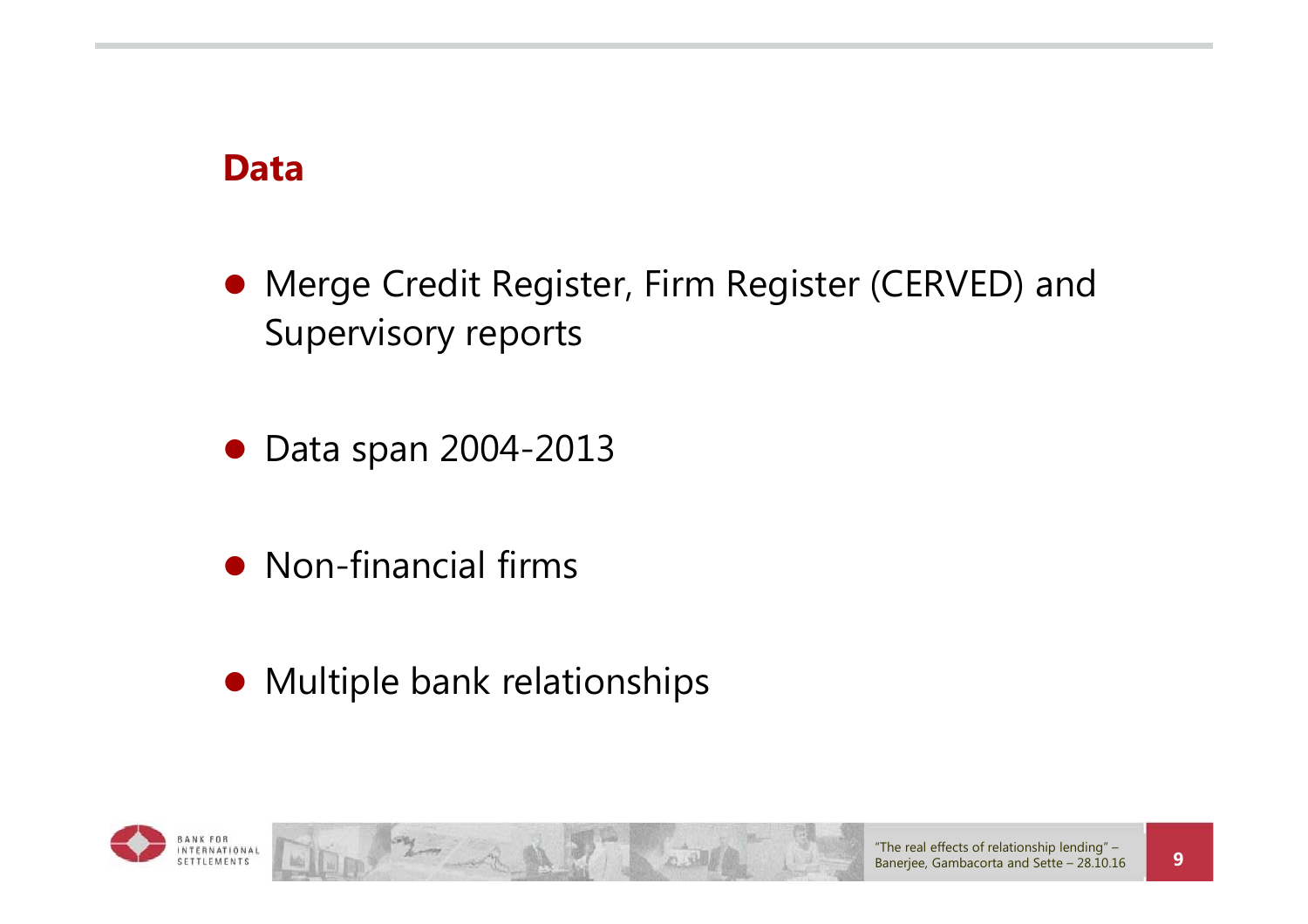## **Effects of relationship banking on lending**

|                                              | (1)          | (2)          | (3)           | (4)           | (5)          | (6)          |
|----------------------------------------------|--------------|--------------|---------------|---------------|--------------|--------------|
|                                              | $\Delta$ Log | $\Delta$ Log | $\Delta$ Log  | $\Delta$ Log  | $\Delta$ Log | $\Delta$ Log |
|                                              | (Total)      | (Total)      | (Revolving)   | (Revolving)   | (Term        | (Term        |
|                                              | credit)      | credit)      | credit lines) | credit lines) | loans)       | loans)       |
|                                              |              |              |               |               |              |              |
| Relationship duration $_{t-1}$               | $0.493**$    | $-0.245$     | 1.189***      | $0.702**$     | 0.151        | $-0.549$     |
|                                              | (0.200)      | (0.292)      | (0.195)       | (0.306)       | (0.336)      | (0.823)      |
| Relationship duration $_{t-1}$ *D(Post 2008) |              | $1.111***$   |               | $0.906**$     |              | 1.038        |
|                                              |              | (0.348)      |               | (0.429)       |              | (1.087)      |
| Relationship duration $_{t-1}$ *D(Post 2011) |              | $-0.208$     |               | $-0.489$      |              | $-0.215$     |
|                                              |              | (0.341)      |               | (0.337)       |              | (0.944)      |
| Log credit granted $_{t-1}$                  | $-14.33***$  | $-14.33***$  | $-13.03***$   | $-13.03***$   | $-9.018***$  | $-9.018***$  |
|                                              | (0.427)      | (0.427)      | (0.605)       | (0.606)       | (0.799)      | (0.800)      |
| $Drawn/granted_{t-1}$                        | $0.0452***$  | $0.0453***$  | $0.0991***$   | $0.0992***$   | 0.00247      | 0.00262      |
|                                              | (0.00500)    | (0.00500)    | (0.00850)     | (0.00850)     | (0.0315)     | (0.0315)     |
| Share revolving credit lines $_{t-1}$        | $0.0534***$  | $0.0534***$  | $-0.610***$   | $-0.610***$   | $0.416***$   | $0.416***$   |
|                                              | (0.00485)    | (0.00487)    | (0.0274)      | (0.0274)      | (0.0230)     | (0.0231)     |
| Bank*Time fixed effects                      | Yes          | Yes          | Yes           | Yes           | Yes          | Yes          |
| Firm*Time fixed effects                      | Yes          | Yes          | Yes           | Yes           | Yes          | Yes          |
| Observations                                 | 314649       | 314649       | 268953        | 268953        | 138698       | 138698       |
| R-squared                                    | 0.401        | 0.401        | 0.382         | 0.382         | 0.397        | 0.397        |

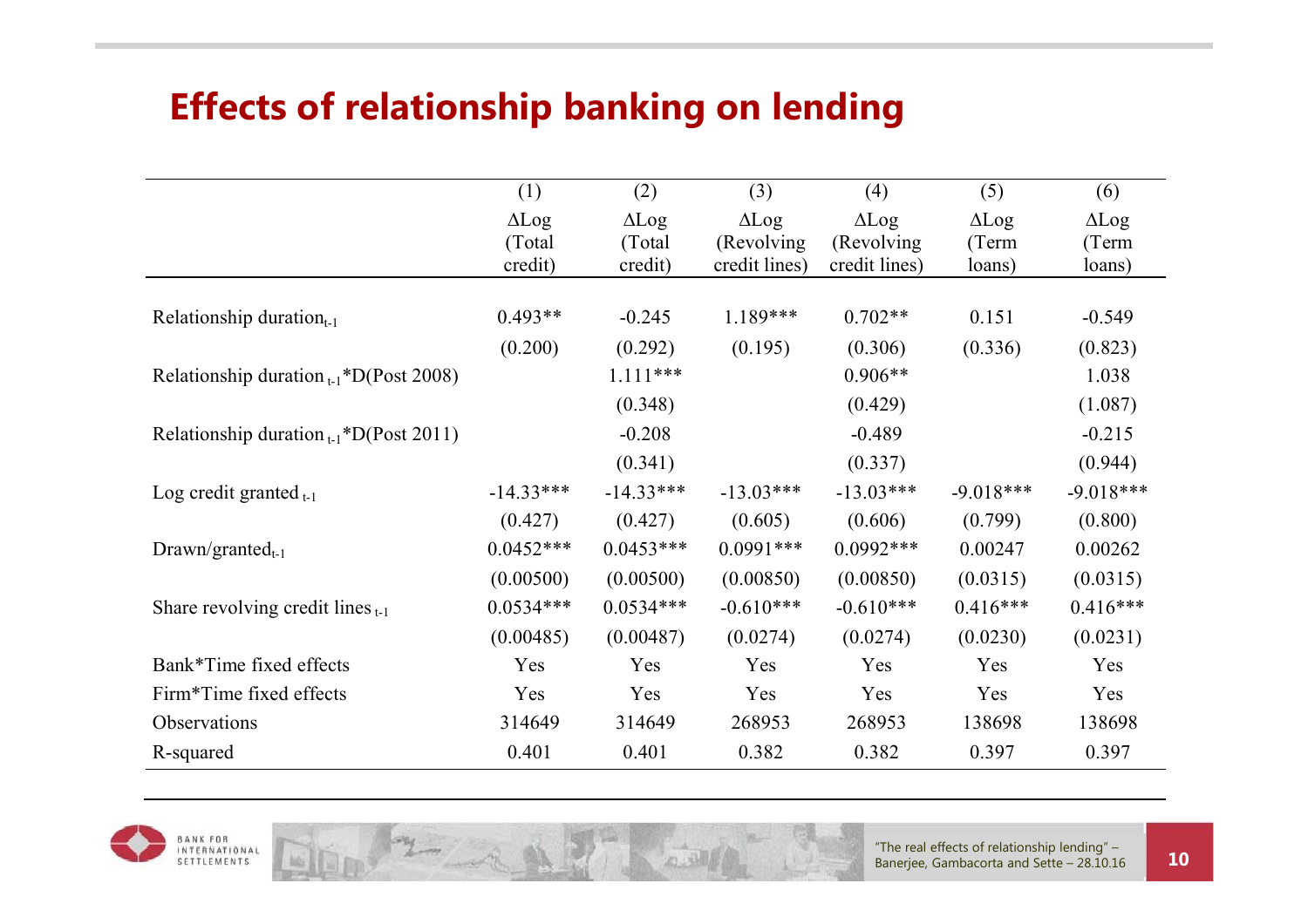#### **Effects of relationship banking on interest rates**

|                                                           | (1)                                                      | (2)                                                      | (3)                                       | (4)                                       |
|-----------------------------------------------------------|----------------------------------------------------------|----------------------------------------------------------|-------------------------------------------|-------------------------------------------|
|                                                           | $\Delta$ (Interest rate<br>on revolving<br>credit lines) | $\Delta$ (Interest rate<br>on revolving<br>credit lines) | $\Delta$ (Interest rate<br>on term loans) | $\Delta$ (Interest rate<br>on term loans) |
|                                                           | $0.209***$                                               | $0.256***$                                               | $-0.00254$                                | $0.0214**$                                |
| Relationship duration $_{t-1}$                            |                                                          |                                                          |                                           |                                           |
|                                                           | (0.0265)                                                 | (0.0494)                                                 | (0.00735)                                 | (0.00907)                                 |
| Relationship duration $_{t-1}$ *D(Post 2008)              |                                                          | $-0.0572$                                                |                                           | $-0.0438***$                              |
|                                                           |                                                          | (0.0550)                                                 |                                           | (0.0130)                                  |
| Relationship duration $_{t-1}$ *D(Post 2011)              |                                                          | $-0.0144$                                                |                                           | $0.0251*$                                 |
|                                                           |                                                          | (0.0679)                                                 |                                           | (0.0150)                                  |
| Log credit granted $_{t-1}$                               | $-0.238***$                                              | $-0.238***$                                              | $-0.0686***$                              | $-0.0687***$                              |
|                                                           | (0.0306)                                                 | (0.0306)                                                 | (0.00657)                                 | (0.00655)                                 |
| $Drawn/granted_{t-1}$                                     | 0.000395                                                 | 0.000387                                                 | $-0.000820***$                            | $-0.000824***$                            |
|                                                           | (0.000515)                                               | (0.000515)                                               | (0.000204)                                | (0.000203)                                |
| Share revolving credit lines $_{t-1}$                     | $-0.0104***$                                             | $-0.0104***$                                             | $0.00127***$                              | $0.00126***$                              |
|                                                           | (0.000984)                                               | (0.000985)                                               | (0.000253)                                | (0.000253)                                |
| Level of interest rate on revolving credit lines $_{t-1}$ | $-0.473***$                                              | $-0.473***$                                              |                                           |                                           |
|                                                           | (0.0114)                                                 | (0.0114)                                                 |                                           |                                           |
| Level of interest rate on term loans $_{t-1}$             |                                                          |                                                          | $-0.310***$                               | $-0.310***$                               |
|                                                           |                                                          |                                                          | (0.00806)                                 | (0.00807)                                 |
| Bank*Time fixed effects                                   | Yes                                                      | Yes                                                      | Yes                                       | Yes                                       |
| Firm*Time fixed effects                                   | Yes                                                      | Yes                                                      | Yes                                       | Yes                                       |
| Observations                                              | 199820                                                   | 199820                                                   | 103185                                    | 103185                                    |
| R-squared                                                 | 0.567                                                    | 0.567                                                    | 0.799                                     | 0.799                                     |

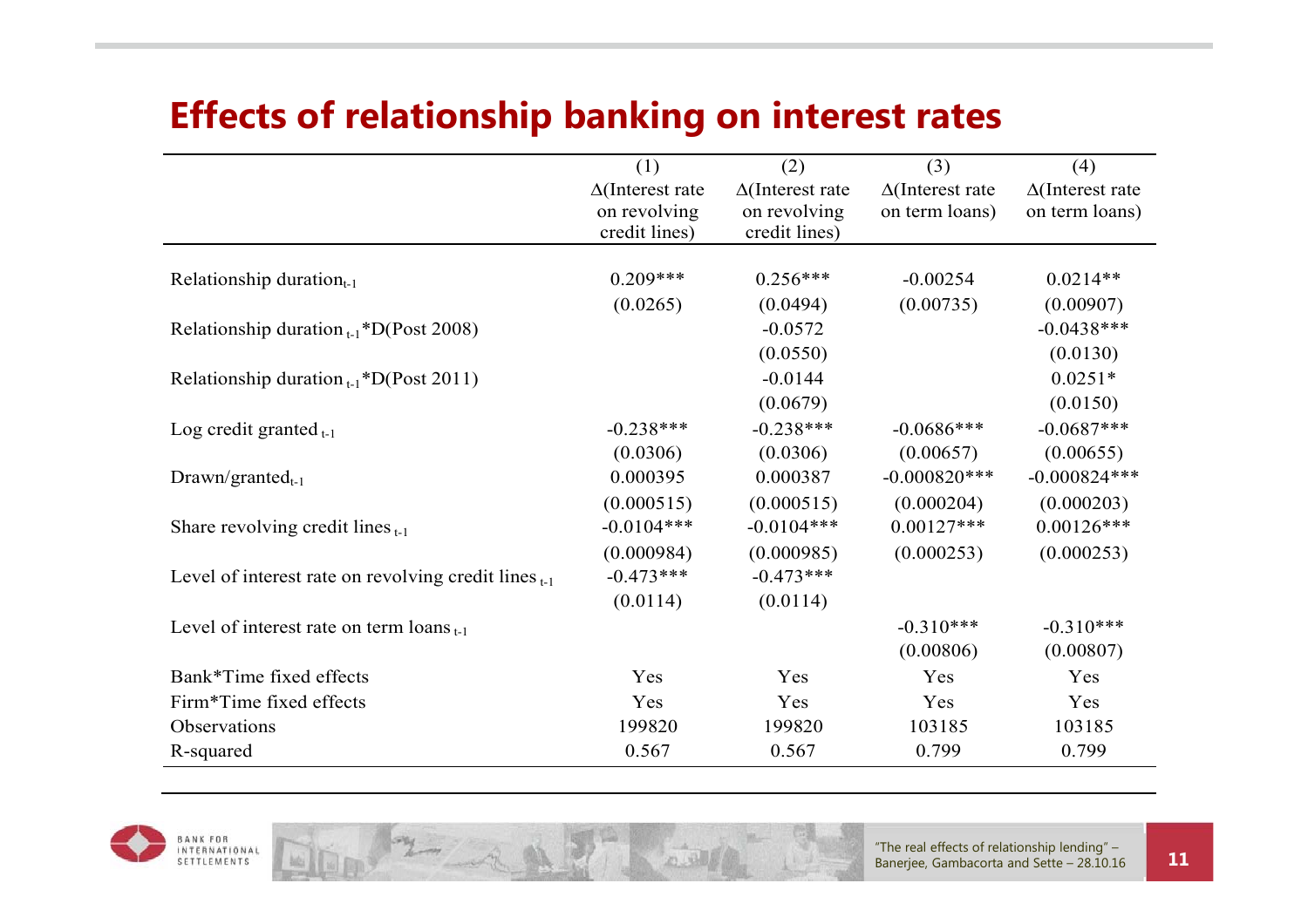## **Bank capital and lending relationship**

|                                                        | $\Delta$ Log | $\Delta$ (Interest | $\Delta$ (Interest |
|--------------------------------------------------------|--------------|--------------------|--------------------|
|                                                        | (Total)      | rate on            | rate on term       |
|                                                        | credit)      | revolving          | loans)             |
|                                                        |              | credit lines)      |                    |
|                                                        |              |                    |                    |
| Relationship duration $_{t-1}$                         | $-0.211$     | $0.263***$         | 0.0283             |
|                                                        | (0.339)      | (0.0468)           | (0.0183)           |
| Relationship duration $_{t-1}$ *D(Post 2008)           | $0.982***$   | $-0.0720$          | $-0.0757***$       |
|                                                        | (0.0834)     | (0.0539)           | (0.00718)          |
| Relationship duration $_{t-1}$ *D(Post 2011)           | $-0.160$     | $-0.00640$         | $0.0637***$        |
|                                                        | (0.499)      | (0.0603)           | (0.0157)           |
| Tier 1 capital ratio                                   | $-0.271$     | $-0.0208$          | $-0.00809$         |
|                                                        | (0.188)      | (0.0531)           | (0.0118)           |
| Tier 1 capital ratio <sub>t-1</sub> *D(Post 2008)      | $0.452***$   | $-0.0505*$         | 0.0104             |
|                                                        | (0.167)      | (0.0298)           | (0.0100)           |
| Tier 1 capital ratio <sub>t-1</sub> *D(Post 2011)      | 0.0796       | $-0.0317$          | $-0.0394***$       |
|                                                        | (0.191)      | (0.0492)           | (0.0111)           |
| Level of interest rate on revolving credit lines $t-1$ |              | $-0.473***$        |                    |
|                                                        |              | (0.0117)           |                    |
| Level of interest rate on term $\log_{t-1}$            |              |                    | $-0.317***$        |
|                                                        |              |                    | (0.00777)          |
| Bank specific characteristics                          | Yes          | Yes                | Yes                |
| Bank fixed effects                                     | Yes          | Yes                | Yes                |
| Firm fixed effects                                     | Yes          | Yes                | Yes                |
| Observations                                           | 312399       | 198807             | 102138             |
| R-squared                                              | 0.396        | 0.555              | 0.790              |

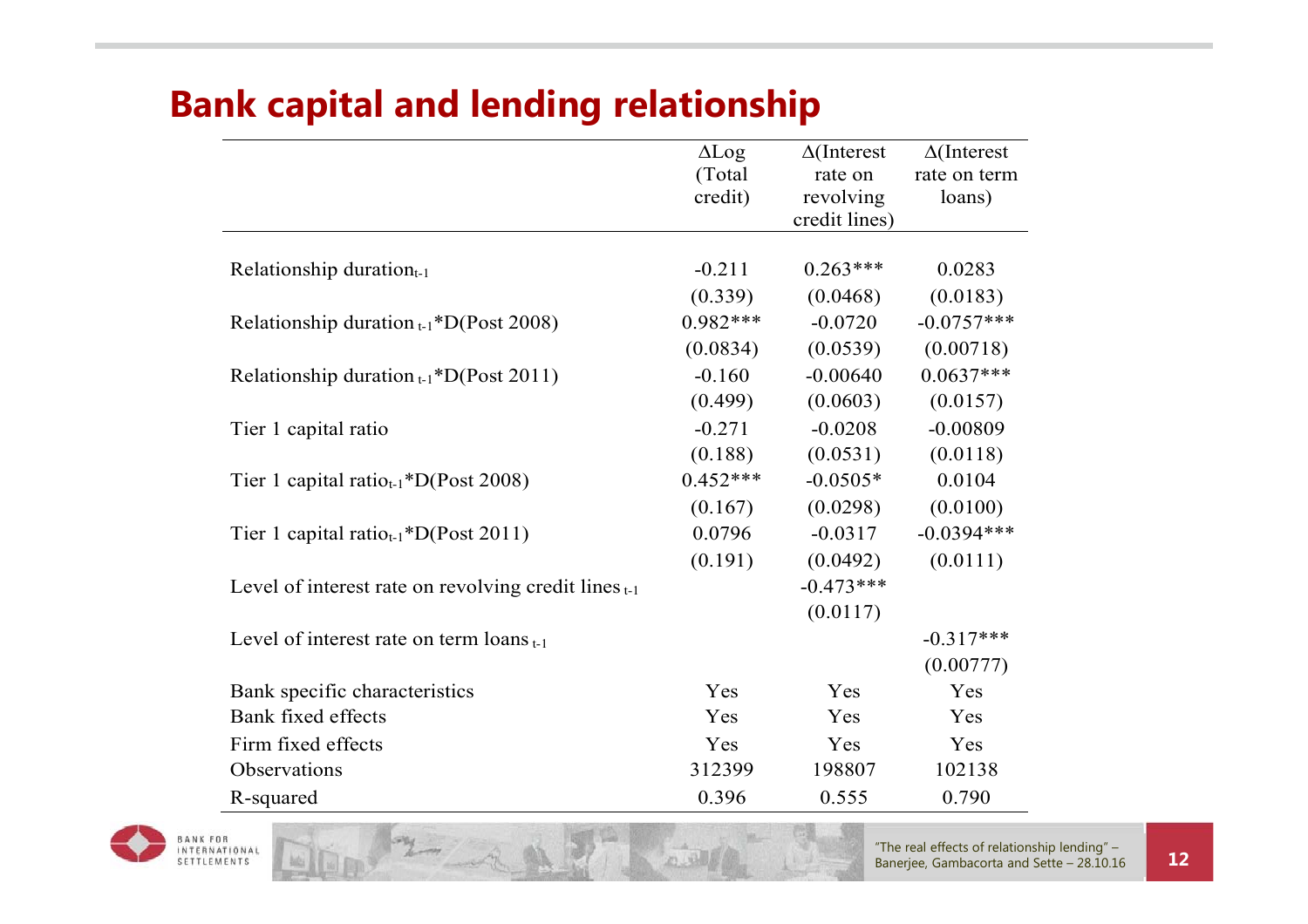## **Real effects**

- Get to the firm level
- Construct credit-weighted average length of relationships
- **•** Problem: potentially endogenous
	- Test for sorting
	- $\overline{\phantom{a}}$  Fix RL at 2006 (before the crisis) and add interactions with crisis dummies + firm fe
	- Use IV: instrument is the difference between average length and the average length of relationships with banks involved in M&As in 2006 (Hong and Kacperckyk, 2009)
	- $\Box$  Intuition: "Change in average length of relationship, conditional on firm FE and firm time varying controls uncorrelated with firm unobservables"

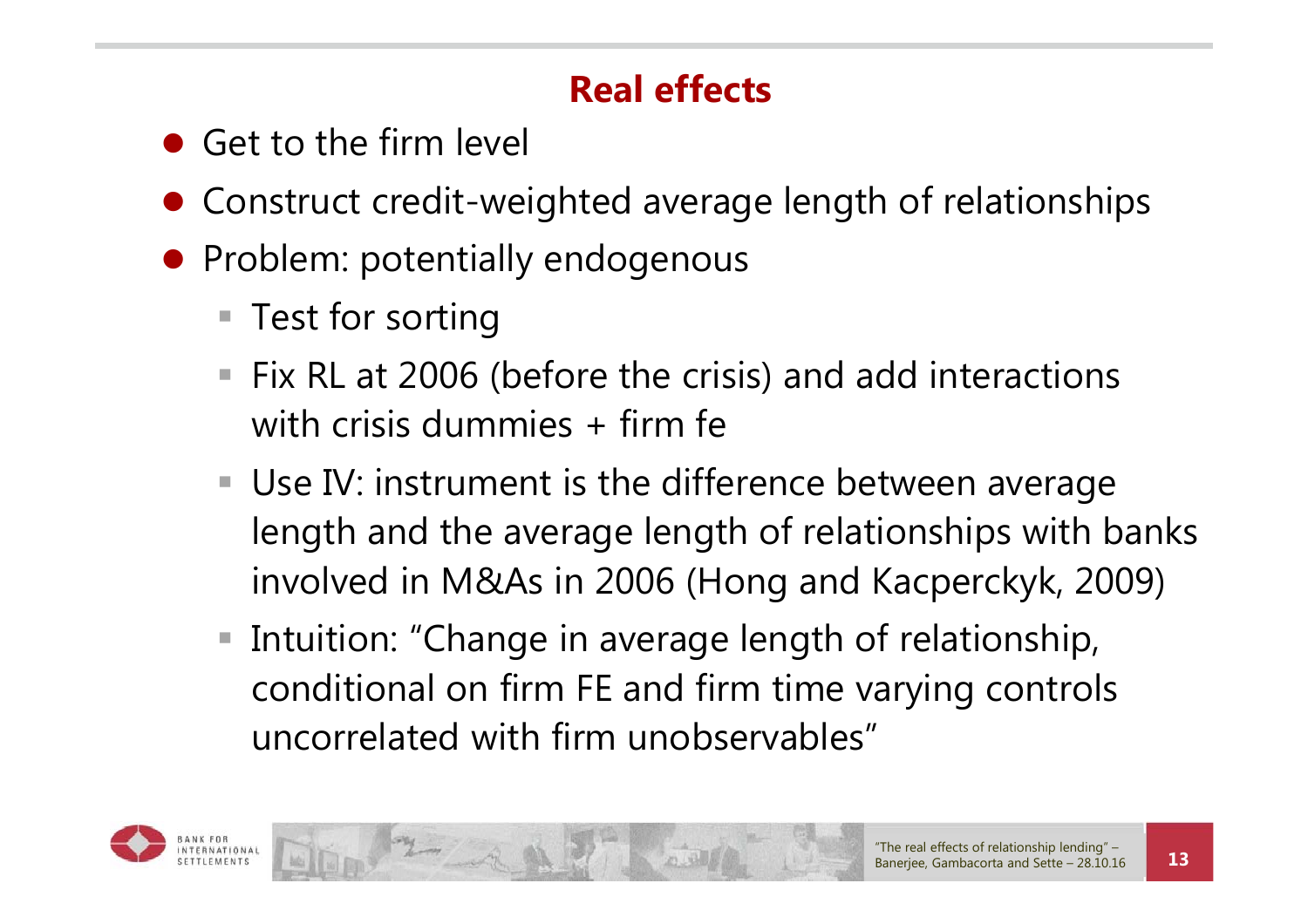### **A test for the presence of sorting in bank-firm relationship**

| l st<br>Quartile | 2nd<br>Quartile | 3rd<br>Quartile | 4th<br>Quartile | <b>Standard</b><br>deviation |
|------------------|-----------------|-----------------|-----------------|------------------------------|
|                  |                 |                 |                 |                              |
| 85.14            | 83.15           | 81.66           | 80.34           | 15.74                        |
| (0.30)           | (0.18)          | (0.08)          | (0.00)          |                              |
| 0.53             | 0.60            | 0.72            | 0.75            | 5.19                         |
| (0.06)           | (0.07)          | (0.10)          | (0.10)          |                              |
| 40.57            | 36.88           | 35.98           | 34.26           | 48.92                        |
| (0.15)           | (0.08)          | (0.07)          | (0.03)          |                              |
|                  |                 |                 |                 |                              |

Note: The number in parentheses is the normalized difference of the average length of bank-firm credit relationships (weighted by the share of credit) measured as of end-2006 between the average for the quartile in column and the average of the other quartiles (Imbens and Wooldridge 2009). If the statistic in parenthesis is less than 0.25, then the difference is not statistically significant.

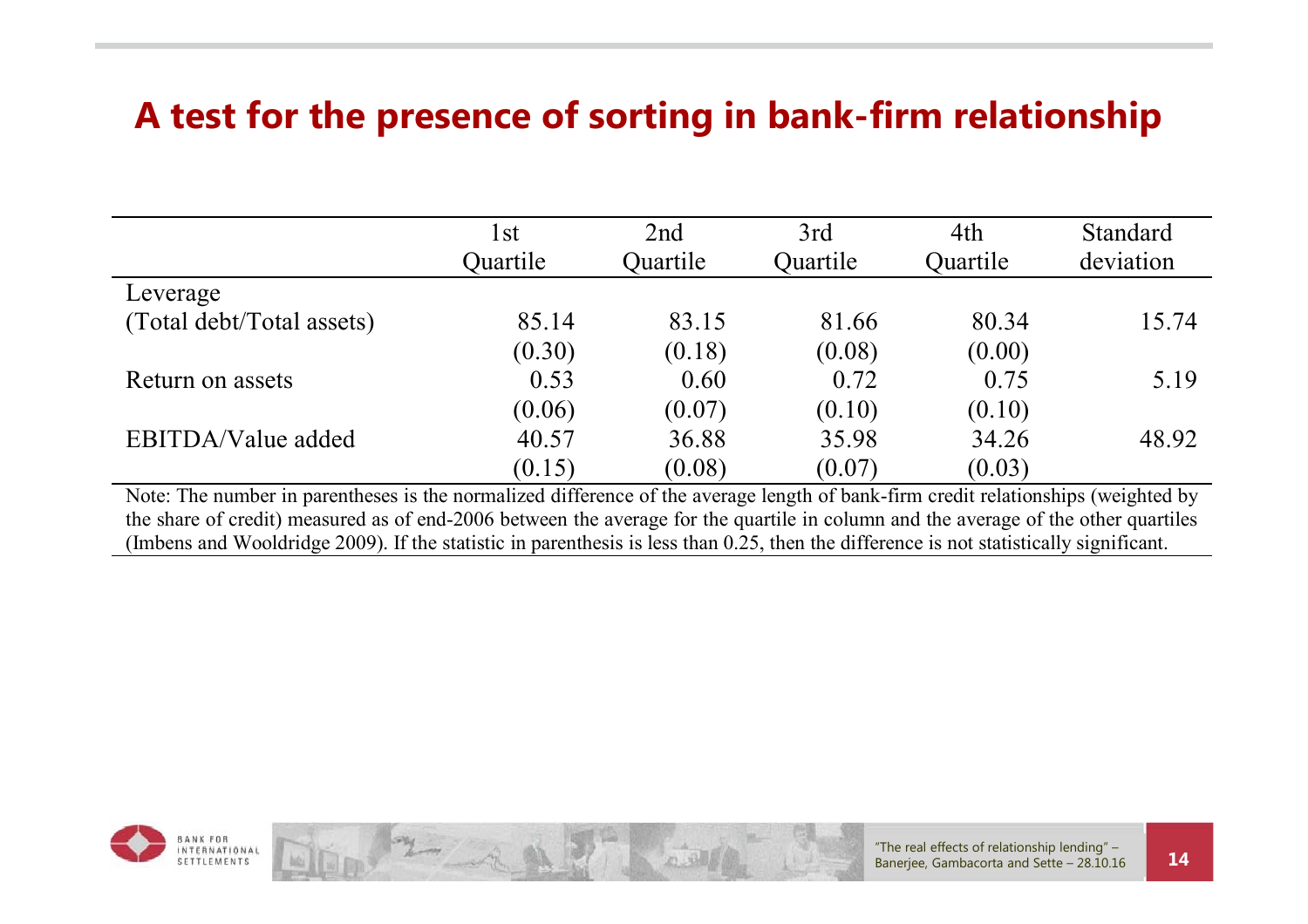#### **Firm equations: Real effects of relationship lending**

|                                  |          | Dependent variable:         |            | Dependent variable:    |            | Dependent variable:         |  |
|----------------------------------|----------|-----------------------------|------------|------------------------|------------|-----------------------------|--|
|                                  |          | $\Delta$ Log (Total credit) |            | <b>Investment Rate</b> |            | $\Delta$ Log (Labour costs) |  |
| <b>VARIABLES</b>                 | (1)      | (2)                         | (3)        | (4)                    | (5)        | (6)                         |  |
| Weighted relationship            | 4.396*** | 4.341***                    | $8.697***$ | 8.839***               | $4.302***$ | 4.449***                    |  |
| duration*D(Post 2008)            | (0.667)  | (0.665)                     | (1.753)    | (1.745)                | (0.515)    | (0.513)                     |  |
| Weighted relationship            | 1.075    | 0.913                       | $-3.376*$  | $-3.764**$             | 0.467      | 0.421                       |  |
| $duration*D(Post 2011)$          | (0.700)  | (0.695)                     | (1.739)    | (1.721)                | (0.546)    | (0.543)                     |  |
|                                  |          | $0.327***$                  |            | $1.004***$             |            | $0.410***$                  |  |
| Return on assets                 |          | (0.0458)                    |            | (0.115)                |            | (0.0369)                    |  |
| Firm leverage                    |          | $-0.195***$                 |            | $0.725***$             |            | $-0.0512***$                |  |
|                                  |          | (0.0202)                    |            | (0.0550)               |            | (0.0170)                    |  |
| <b>EBITDA</b> /interest expenses |          | $0.179***$                  |            | $0.341***$             |            | $0.0405***$                 |  |
|                                  |          | (0.0200)                    |            | (0.0485)               |            | (0.0109)                    |  |
| Log (firm total assets)          |          | $-11.98***$                 |            | $-48.83***$            |            | $-5.346***$                 |  |
|                                  |          | (0.684)                     |            | (1.922)                |            | (0.553)                     |  |
| Time fixed effects               | Yes      | Yes                         | Yes        | Yes                    | Yes        | Yes                         |  |
| Firm fixed effects               | Yes      | Yes                         | Yes        | Yes                    | Yes        | Yes                         |  |
| Observations                     | 57544    | 57544                       | 57338      | 57338                  | 55769      | 55769                       |  |
| R-squared                        | 0.203    | 0.202                       | 0.225      | 0.225                  | 0.288      | 0.287                       |  |

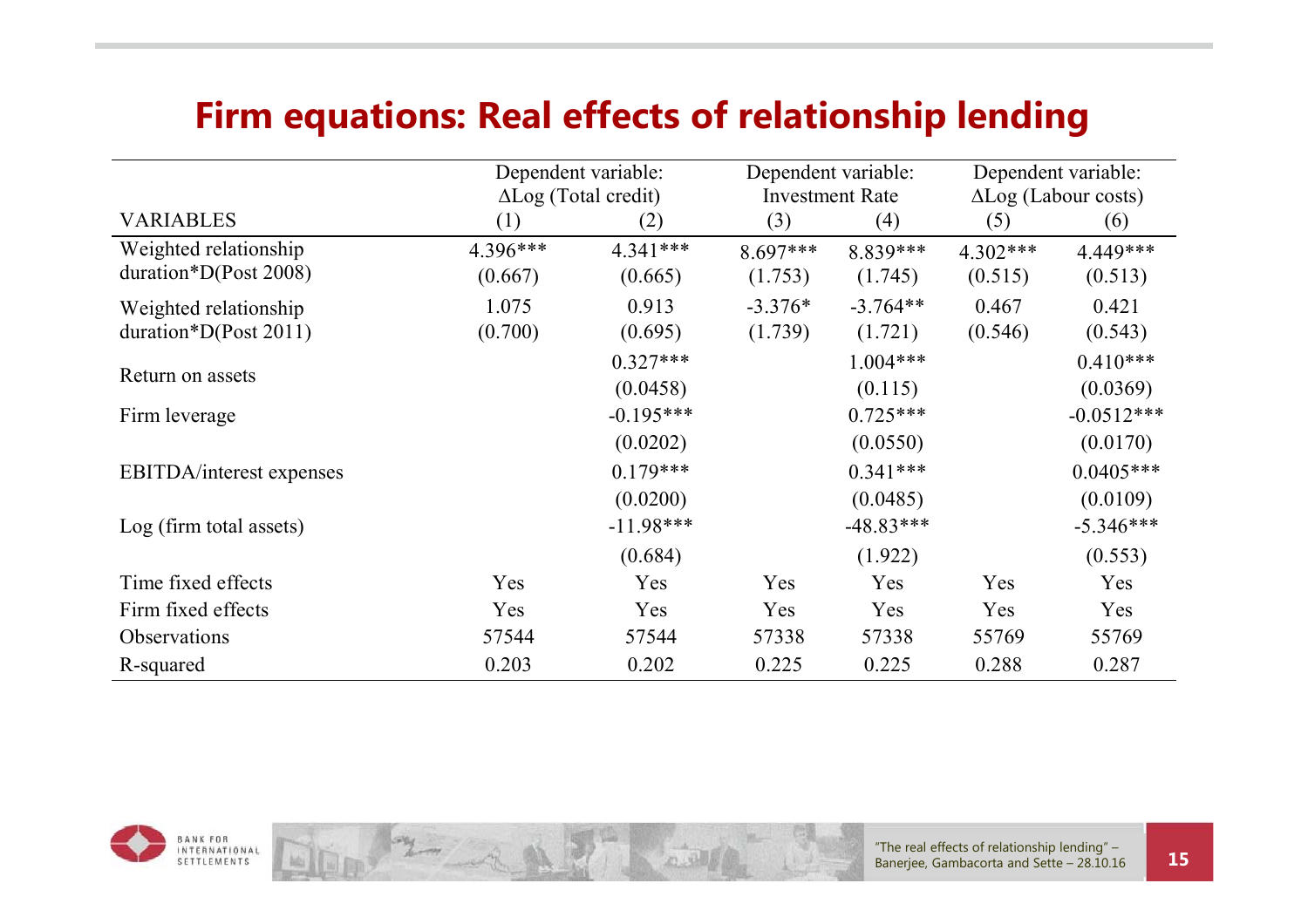### **Instrumental variable estimation**

|                                                 | (1)                            | (2)                  | (3)                         |
|-------------------------------------------------|--------------------------------|----------------------|-----------------------------|
|                                                 | $\Delta$ Log<br>(Total credit) | Investment rate      | $\Delta$ Log (Labour costs) |
| Weighted relationship duration*D(Post 2008)     | $9.194***$                     | $11.68***$           | $6.449***$                  |
|                                                 | (1.553)                        | (4.057)              | (1.185)                     |
| Weighted relationship duration*D(Post 2011)     | $-2.072$<br>(1.537)            | $-6.584*$<br>(3.818) | 1.138<br>(1.151)            |
| Time fixed effects                              | Yes                            | Yes                  | Yes                         |
| Firm fixed effects                              | Yes                            | Yes                  | Yes                         |
| <b>Observations</b>                             | 57544                          | 57338                | 55769                       |
| R-squared                                       | 0.201                          | 0.225                | 0.287                       |
| Kleibergen-Paap weak identification F-statistic | 753.59                         | 745.15               | 708.43                      |

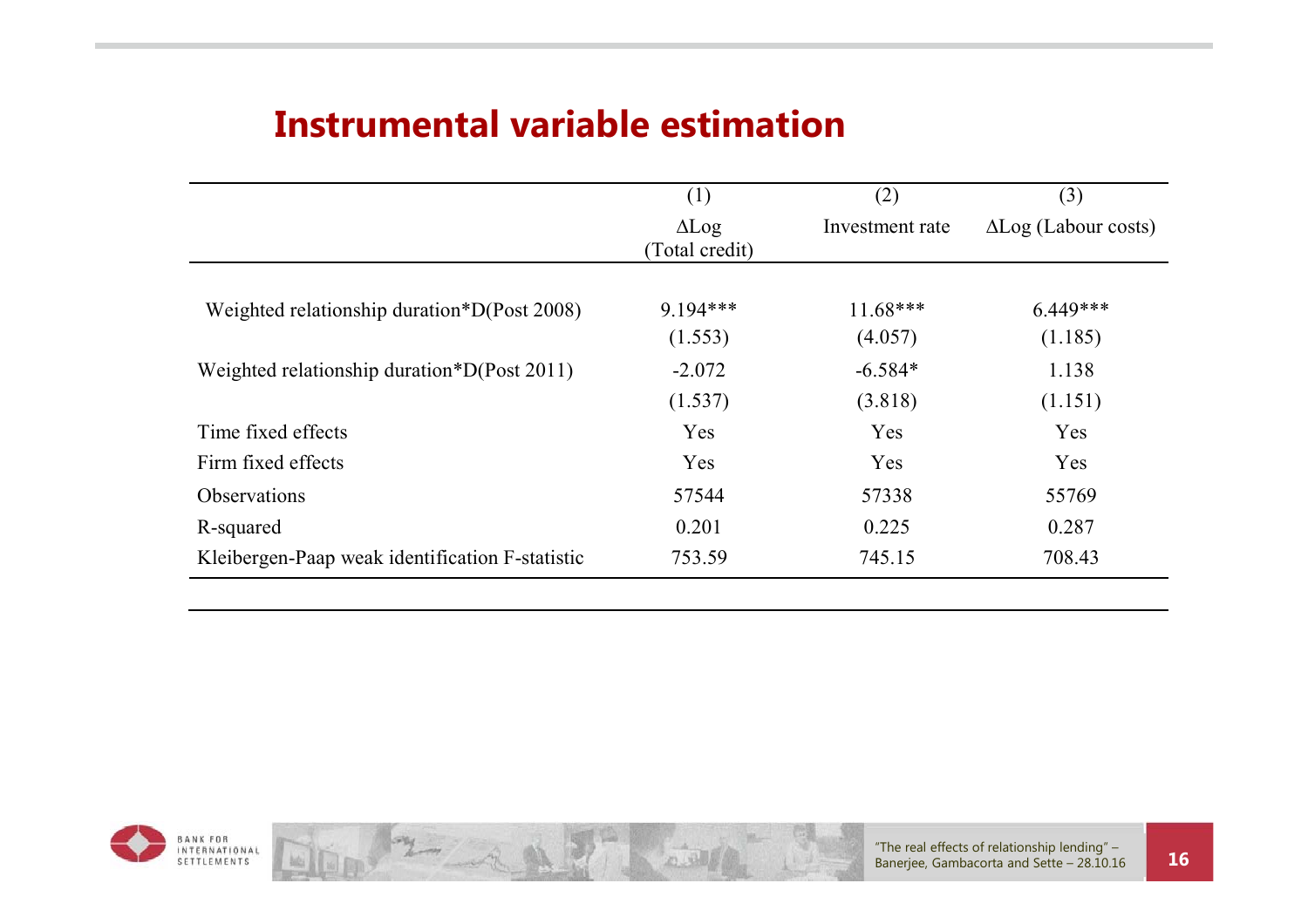## **Robustness**

- Homogeneous sample credit interest rates
- $\bullet$  Interact all variables with dummies crisis
- **Control for the granting of new term loans**
- **Control for past-due loans**
- Firm heterogeneity on credit quantity (limited effects, would be in line with Cingano, Manaresi, Sette RFS 2016)
- $\bullet$  To do 1: bank heterogeneity on real outcomes
- To do 2: look at effects year by year or look at shorter/different time windows